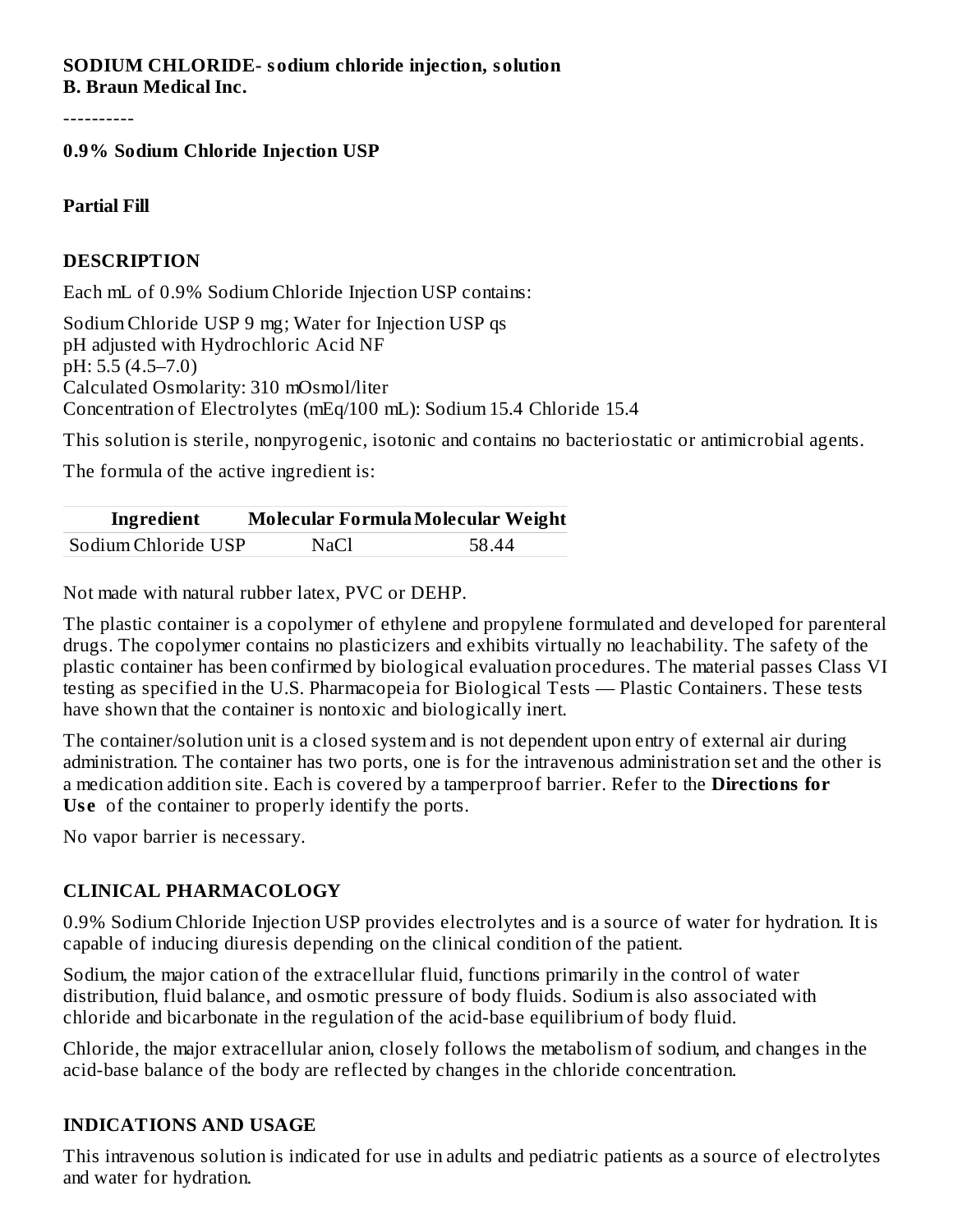This product is designed for use as a diluent and delivery system for intermittent intravenous administration of compatible drug additives. Consult prescribing information for **INDICATIONS AND USAGE** of drug additives to be administered in this manner.

#### **CONTRAINDICATIONS**

This solution is contraindicated where the administration of sodium or chloride could be clinically detrimental.

#### **WARNINGS**

Solutions containing sodium ions should be used with great care, if at all, in patients with congestive heart failure, severe renal insufficiency, and in clinical states in which there is sodium retention with edema. In patients with diminished renal function, administration of solutions containing sodium ions may result in sodium retention.

#### **PRECAUTIONS**

#### *General*

Clinical evaluation and periodic laboratory determinations are necessary to monitor changes in fluid balance, electrolyte concentrations, and acid-base balance during prolonged parenteral therapy or whenever the condition of the patient warrants such evaluation. Significant deviations from normal concentrations may require tailoring of the electrolyte pattern, in this or an alternative solution(s).

Sodium-containing solutions should be administered with caution to patients receiving corticosteroids or corticotropin, or to other salt-retaining patients. Care should be exercised in administering solutions containing sodium to patients with renal or cardiovascular insufficiency, with or without congestive heart failure, particularly if they are postoperative or elderly. See **PRECAUTIONS,** *Geriatric Use***.**

To minimize the risk of possible incompatibilities arising from mixing this solution with other additives that may be prescribed, the final infusate should be inspected for cloudiness or precipitation immediately after mixing, prior to administration, and periodically during administration.

#### **Laboratory Tests**

Periodic laboratory determinations are necessary to monitor changes in fluid balance, electrolyte concentrations, and acid-base balance during prolonged parenteral therapy or whenever the condition of the patient warrants such evaluation.

#### **Drug Interactions**

Sodium-containing solutions should be administered with caution to patients receiving cortiscosteroids or corticotrophin.

Some additives may be incompatible. Consult with pharmacist. When introducing additives, use aseptic techniques. Mix thoroughly. Do not store.

Studies have not been conducted to evaluate additional drug/drug or drug/food interactions with Sodium Chloride Injection USP.

#### **Carcinogenesis, Mutagenesis, Impairment of Fertility**

Studies with 0.9% Sodium Chloride Injection USP have not been performed to evaluate carcinogenic potential, mutagenic potential or effects on fertility.

#### *Pregnancy*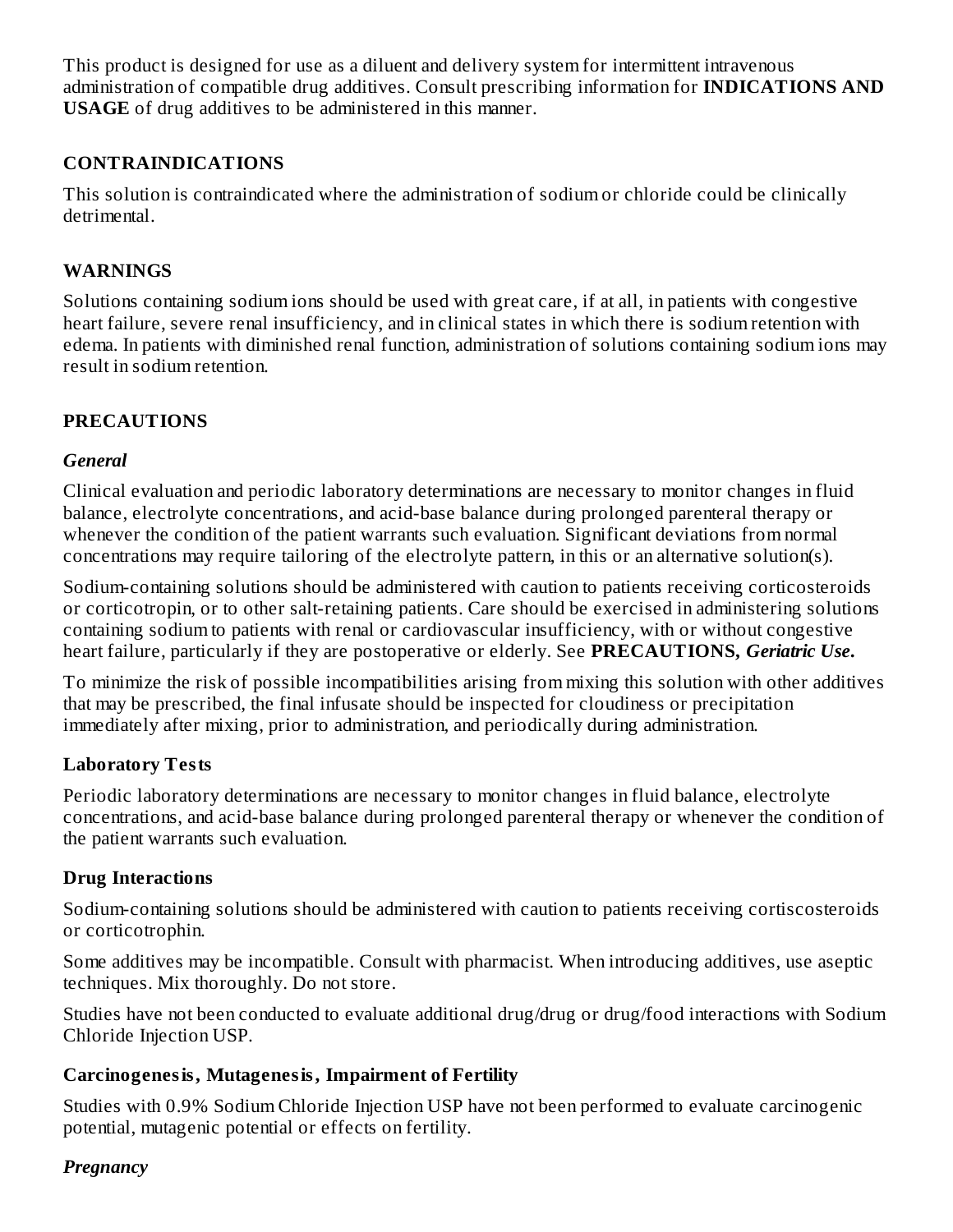#### Teratogenic Effects

#### *Pregnancy Category C*

Animal reproduction studies have not been conducted with 0.9% Sodium Chloride Injection USP. It is also not known whether 0.9% Sodium Chloride Injection USP can cause fetal harm when administered to a pregnant woman or can affect reproduction capacity. 0.9% Sodium Chloride Injection USP should be given to a pregnant woman only if clearly needed.

#### *Labor and Delivery*

Studies have not been conducted to evaluate the effects of Sodium Chloride Injection USP on labor and delivery. As reported in the literature, sodium chloride solutions have been administered during labor and delivery. Caution should be exercised, and the fluid balance, glucose and electrolyte concentrations and acid-base balance, of both mother and fetus should be evaluated periodically or whenever warranted by the condition of the patient or fetus.

#### *Nursing Mothers*

Because many drugs are excreted in human milk, caution should be exercised when 0.9% Sodium Chloride Injection USP is administered to a nursing woman.

#### *Pediatric Use*

Safety and effectiveness of sodium chloride injections in pediatric patients have not been established by adequate and well controlled trials, however, the use of Sodium Chloride solutions in the pediatric population is referenced in the medical literature. All Warnings, Precautions and Adverse Reactions described in this label apply to pediatric patients.

#### *Geriatric Use*

An evaluation of current literature revealed no clinical experience identifying differences in response between elderly and younger patients. In general, dose selection for an elderly patient should be cautious, usually starting at the low end of the dosing range, reflecting the greater frequency of decreased hepatic, renal, or cardiac function, and of concomitant disease or other drug therapy.

This drug is known to be substantially excreted by the kidney, and the risk of toxic reactions may be greater in patients with impaired renal function. Because elderly patients are more likely to have decreased renal function, care should be taken in dose selection, and it may be useful to monitor renal function.

#### **ADVERSE REACTIONS**

Reactions which may occur because of the solution or the technique of administration include febrile response, infection at the site of injection, venous thrombosis or phlebitis extending from the site of injection, extravasation, and hypervolemia.

The physician should also be alert to the possibility of adverse reactions to drug additives diluted and administered from the plastic partial fill container. Prescribing information for drug additives to be administered in this manner should be consulted.

Symptoms may result from an excess or deficit of one or more of the ions present in the solution; therefore, frequent monitoring of electrolyte levels is essential.

Hypernatremia may be associated with edema and exacerbation of congestive heart failure due to the retention of water, resulting in an expanded extracellular fluid volume.

If an adverse reaction does occur, discontinue the infusion, evaluate the patient, institute appropriate therapeutic countermeasures, and save the remainder of the fluid for examination if deemed necessary.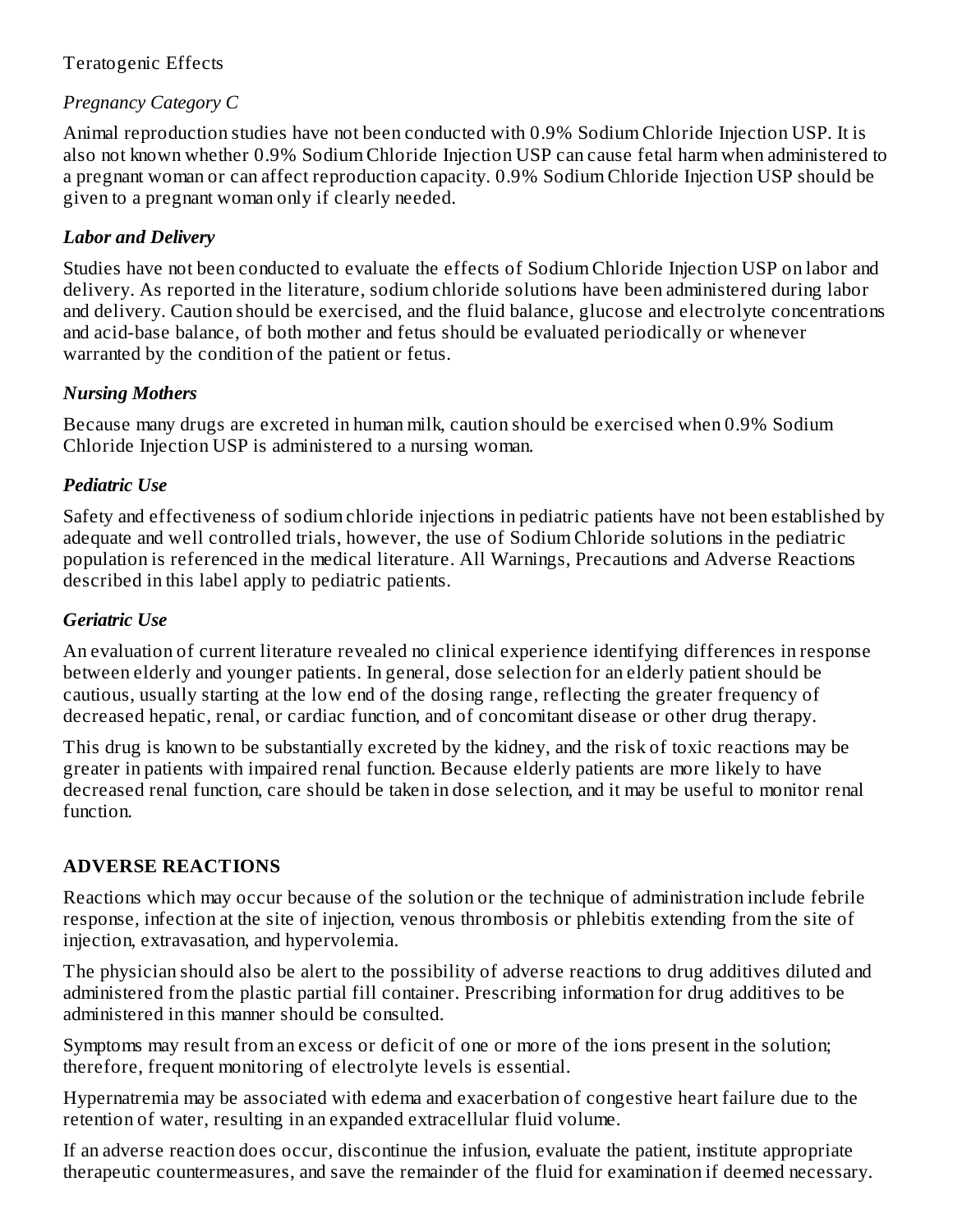#### **OVERDOSAGE**

In the event of a fluid or solute overload during parenteral therapy, reevaluate the patient's condition, and institute appropriate corrective treatment.

#### **DOSAGE AND ADMINISTRATION**

This solution is for intravenous use only.

Do not use plastic container in series connection.

If administration is controlled by a pumping device, care must be taken to discontinue pumping action before the container runs dry or air embolism may result.

This solution is intended for intravenous administration using sterile equipment. It is recommended that intravenous administration apparatus be replaced at least once every 24 hours.

Use only if solution is clear and container and seals are intact.

As directed by a physician. Dosage is dependent upon the age, weight, and clinical condition of the patient as well as laboratory determinations.

There is no specific pediatric dose. The dose is dependent on weight, clinical condition, and laboratory results. Follow recommendations of appropriate pediatric reference text. See **PRECAUTIONS,** *Pediatric Use***.**

When using this product as a diluent or vehicle for administration of drug additives, consult the prescribing information of the drug to be used.

Addition of medication should be accomplished using aseptic technique in order to assure sterility.

Physicochemical studies have shown that the container and solution can withstand freezing.

#### **Some additives may be incompatible. Consult with pharmacist. When introducing additives, us e as eptic techniques. Mix thoroughly. Do not store.**

Parenteral drug products should be inspected visually for particulate matter and discoloration prior to administration, whenever solution and container permit.

#### **HOW SUPPLIED**

0.9% Sodium Chloride Injection USP is supplied sterile and nonpyrogenic in partial fill polyolefin containers. The 100/150 mL product is packaged 64 per case. The 50/100 mL product is packaged 84 per case. The 25/100 mL product is packaged 116 per case.

| <b>NDC</b>                         | <b>REF</b> | <b>Fill/Container (mL)</b> |  |  |  |  |
|------------------------------------|------------|----------------------------|--|--|--|--|
| 0.9% Sodium Chloride Injection USP |            |                            |  |  |  |  |
| 0264-1800-36 S8004-5410            |            | 25/100                     |  |  |  |  |
| 0264-1800-31 S8004-5384            |            | 50/100                     |  |  |  |  |
| 0264-1800-32 S8004-5264            |            | 100/150                    |  |  |  |  |

Exposure of pharmaceutical products to heat should be minimized. Avoid excessive heat. It is recommended that the product be stored at room temperature  $(25^{\circ}C)$ ; however, brief exposure up to 40°C does not adversely affect the product.

#### **Rx only**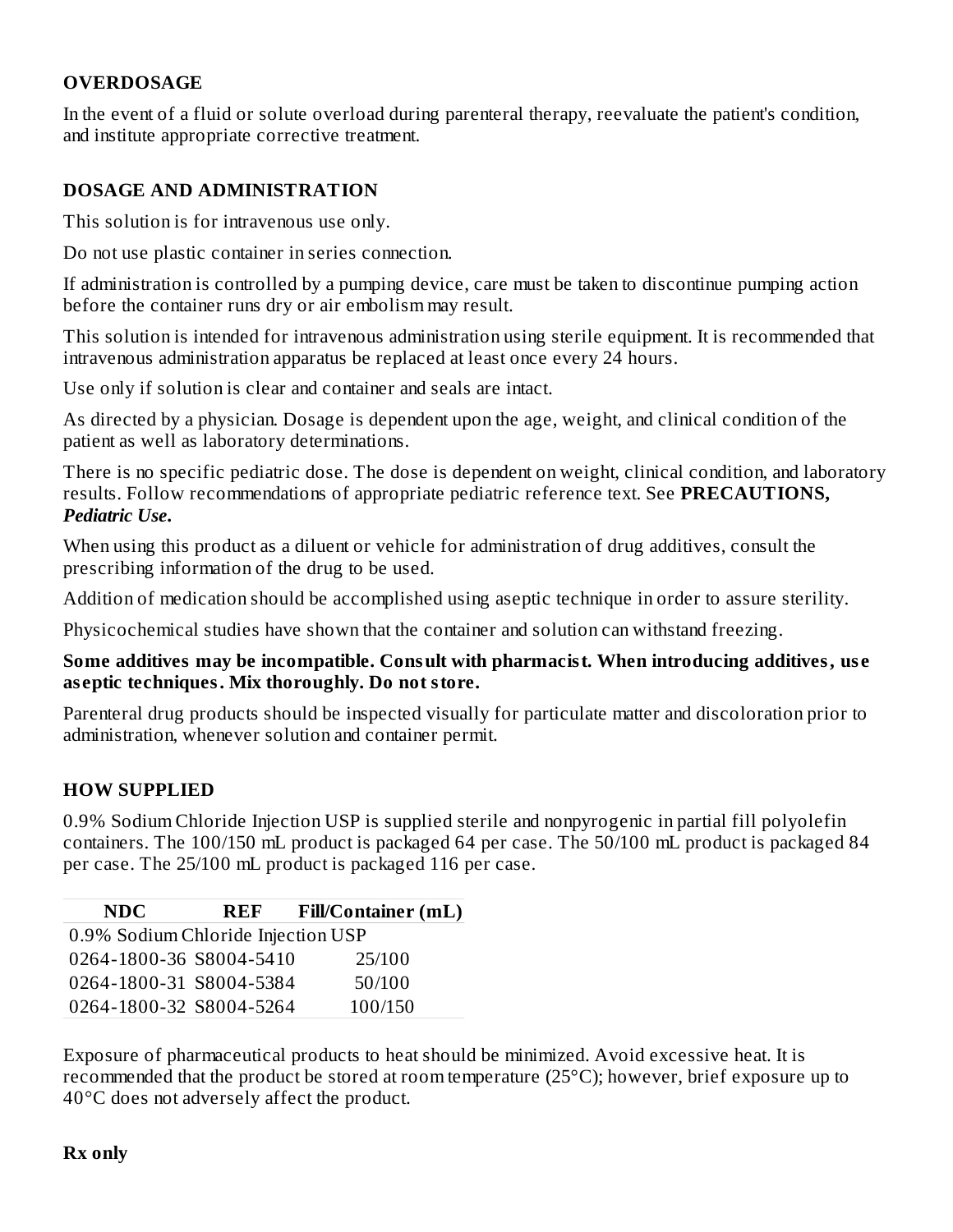Revised: October 2016

PAB is a registered trademark of B. Braun Medical Inc.

#### **Directions For Us e of PAB® Container**

#### **Partial Additive Bag**

Aseptic technique is required.

**Caution:** Before use, perform the following checks: Read the label. Ensure solution is the one ordered and is within the expiration date.

Inspect the solution in good light for cloudiness, haze or particulate matter; check the container for leakage or damage. Any container which is suspect should not be used.

Use only if solution is clear and container and seals are intact. Single dose container. Discard unused portion. Consult Package Insert for complete product information.

The physician should also be alert to the possibility of adverse reactions to drug additives diluted and administered from the plastic partial fill container. Prescribing information for drug additives to be administered in this manner should be consulted.

Do not use plastic container in series connection.

This solution is intended for intravenous administration using sterile equipment. It is recommended that intravenous administration apparatus be replaced at least once every 24 hours.

Physicochemical studies have shown that the container and solution can withstand freezing.



#### 1. **Identify Two Ports (See Figure A).**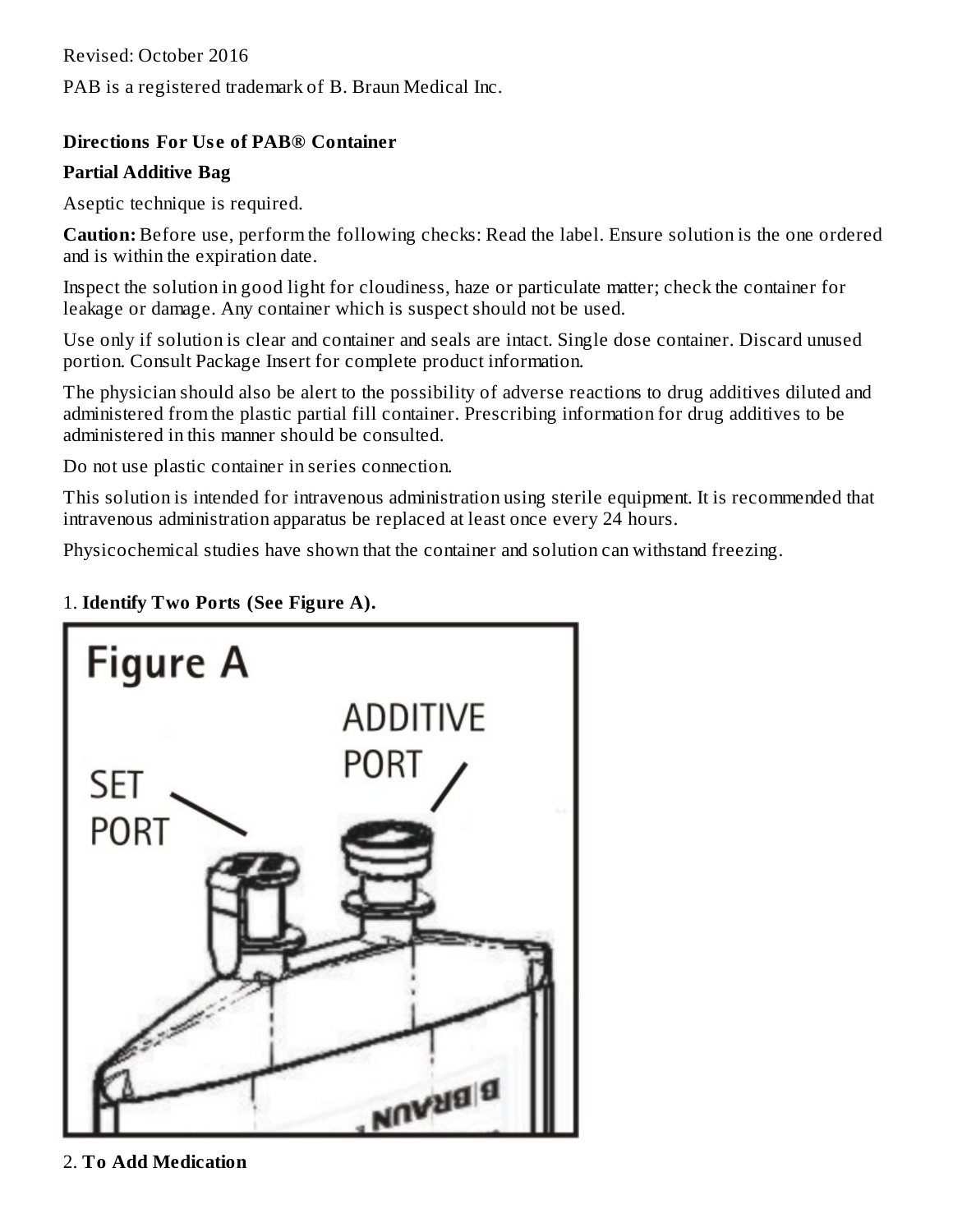Remove additive port closure: hold container below additive port and grasp cap between thumb and forefinger then flip cap upward **(See Figure B). Swab expos ed additive port.** Using a syringe with 18 gauge or smaller needle, insert cannula through resealable additive port and add desired drug. Mix thoroughly.

Note: Partial fill bags have been designed to accept an overfill of up to 50 mL.



#### 3. **To Attach Administration Set**

To aseptically remove the set port closure: hold container below the set port and grasp the foil tab between the thumb and forefinger then pull the tab in two steps as shown in **Figure C Steps 1 and 2.**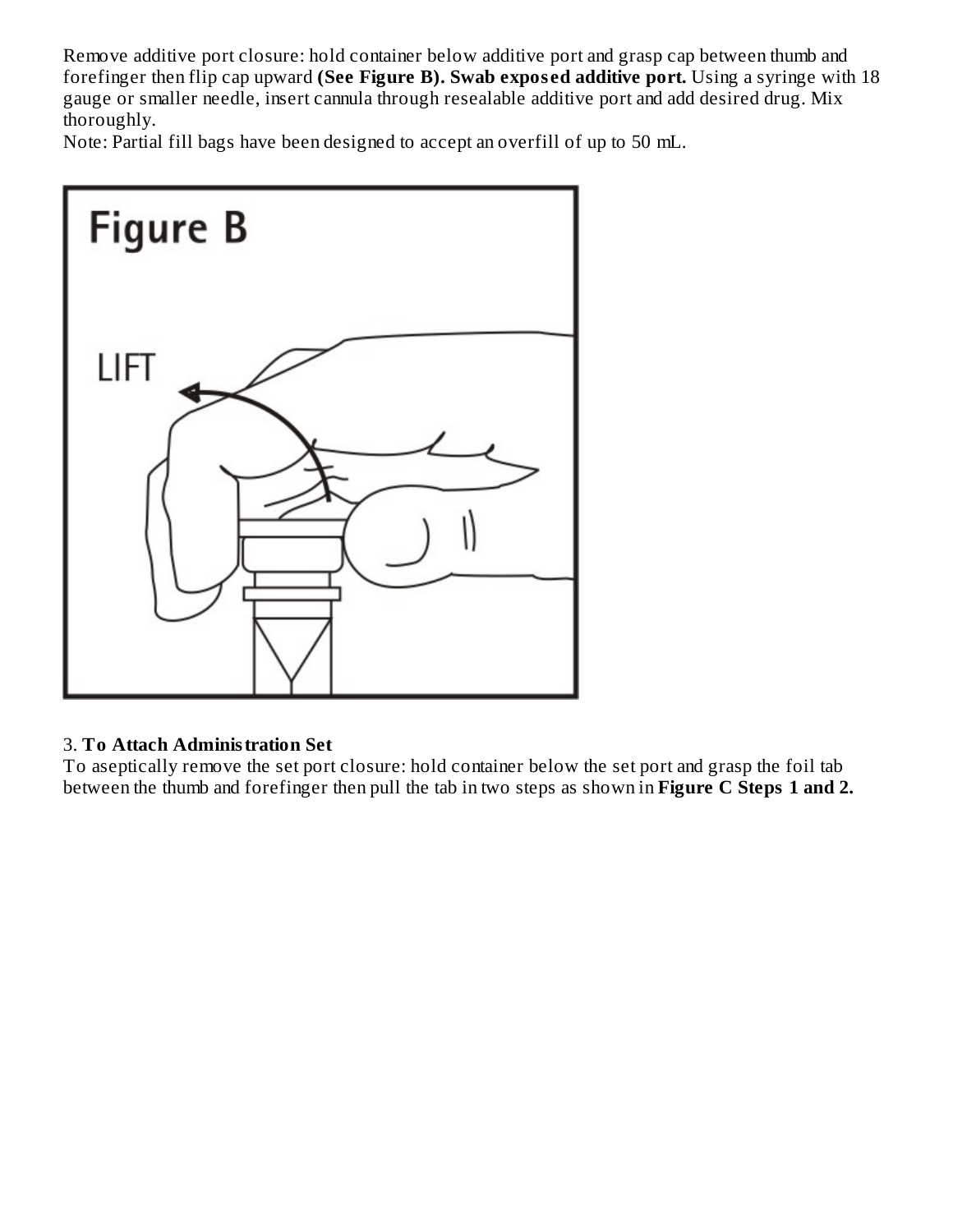

4. Push spike through the diaphragm of the port **(See Figure D)**. Hang container using hole on the lower flap. Prime set in accordance with the **Directions for Use** provided with the set in use.

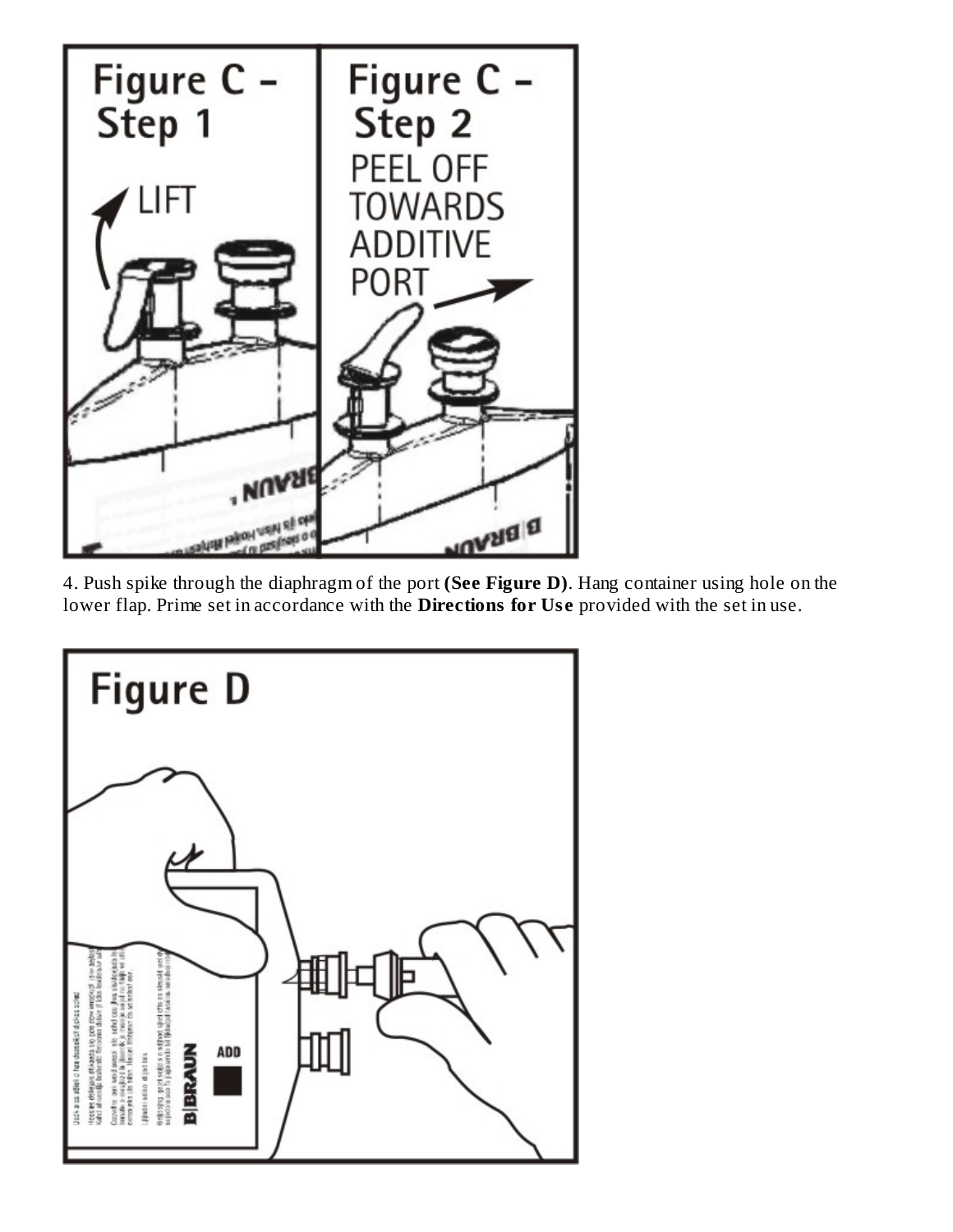When the container is to be used as a diluent and delivery system for intermittent intravenous administration of compatible drug additives, consult prescribing information for **INDICATIONS AND USAGE** of drug additives to be administered in this manner.

**Warning:** Some additives may be incompatible. Consult with pharmacist. When introducing additives, use aseptic techniques. Mix thoroughly. Do not store.

PAB® containers can be safely transported in a standard 6-inch carrier through a pneumatic tube system that is well maintained and running properly.

#### **B. Braun Medical Inc.**

Bethlehem, PA 18018-3524 USA 1-800-227-2862

Y36-002-925 LD-224-5

#### **PRINCIPAL DISPLAY PANEL - 25 mL Container Label**

LOT EXP

**0.9% Sodium Chloride Injection USP**

**NDC 0264-1800-36 REF S8004-5410**

**25 mL Partial Fill** in 100 mL  $\text{PAB}^{\circledR}$  Container

Each mL contains: Sodium Chloride USP 9 mg; Water for Injection USP qs

pH adjusted with Hydrochloric Acid NF pH: 5.5 (4.5-7.0) Calc. Osmolarity: 310 mOsmol/liter Electrolytes (mEq/25 mL): Sodium 3.8 Chloride 3.8

Sterile, nonpyrogenic. Single dose container. For intravenous use only. Use only if solution is clear and container and seals are intact.

**WARNING:** Some additives may be incompatible. Consult with pharmacist. When introducing additives, use aseptic techniques. Mix thoroughly. Do not store.

Recommended Storage: Room temperature (25°C). Avoid excessive heat. See Package Insert.

Not made with natural rubber latex, PVC or DEHP.

Rx only

PAB is a registered trademark of B. Braun Medical Inc.

#### **B. Braun Medical Inc.**

Bethlehem, PA 18018-3524 USA 1-800-227-2862

Y94-003-353 LD-227-2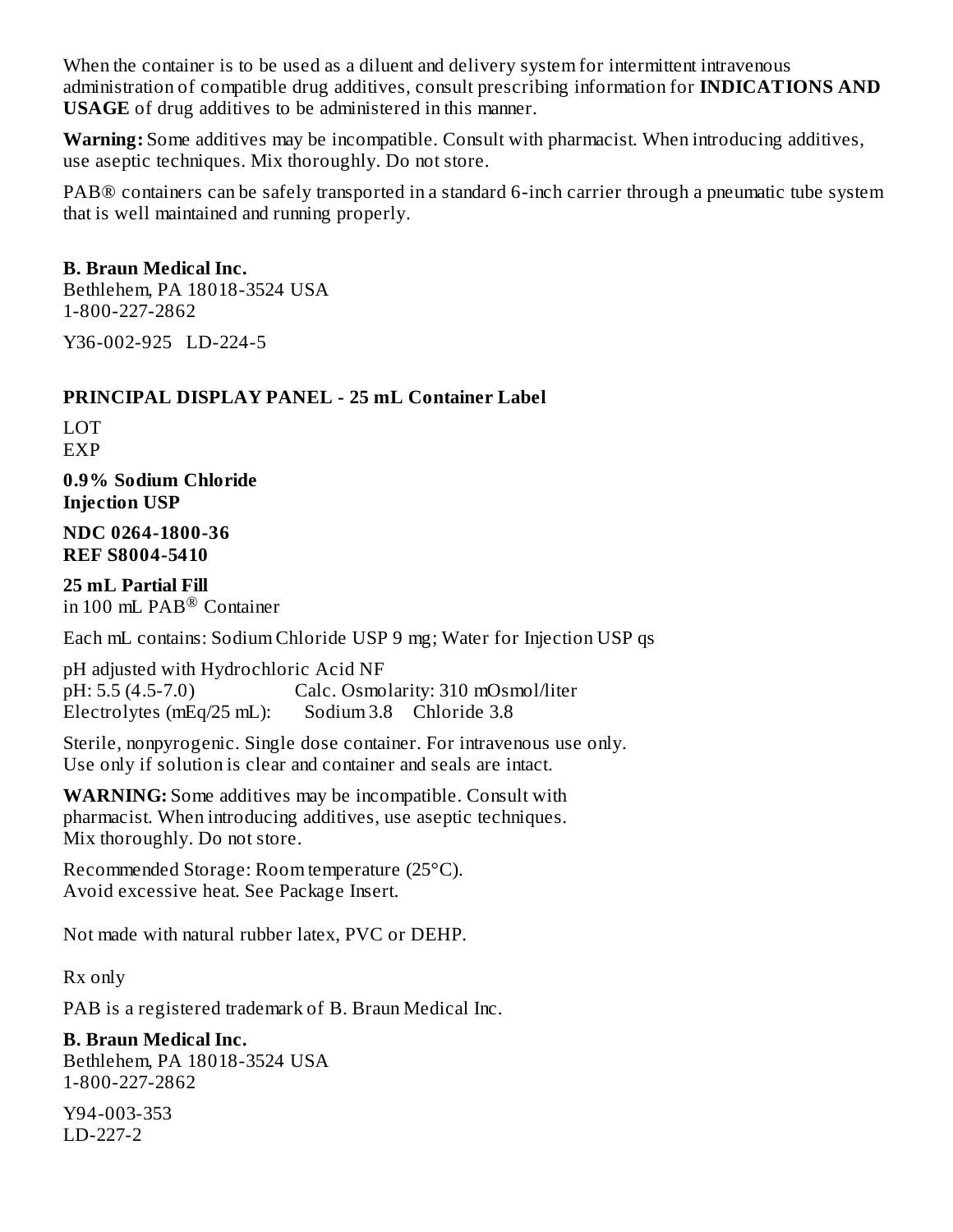# **BARCODE**

# 0.9% Sodium Chloride **Injection USP**

NDC 0264-1800-36 REF S8004-5410

#### 25 mL Partial Fill in 100 mL PAB<sup>®</sup> Container

Each mL contains: Sodium Chloride USP 9 mg; Water for Injection USP gs pH adjusted with Hydrochloric Acid NF  $pH: 5.5 (4.5 - 7.0)$ Calc. Osmolarity: 310 mOsmol/liter Chloride 3.8 Electrolytes (mEq/25 mL): Sodium 3.8 Sterile, nonpyrogenic. Single dose container. For intravenous use only. Use only if solution is clear and container and seals are intact. WARNING: Some additives may be incompatible. Consult with

pharmacist. When introducing additives, use aseptic techniques. Mix thoroughly. Do not store.

Recommended Storage: Room temperature (25°C).

Avoid excessive heat. See Package Insert.

Not made with natural rubber latex, PVC or DEHP. Rx only

PAB is a registered trademark of B. Braun Medical Inc.

Y94-003-353<br>LD-227-2





**PRINCIPAL DISPLAY PANEL - 50 mL Container Label**

LOT EXP

**0.9% Sodium Chloride Injection USP**

**NDC 0264-1800-31 REF S8004-5384**

**50 mL Partial Fill** in 100 mL  $\mathrm{PAB}^{\circledR}$  Container

Each mL contains: Sodium Chloride USP 9 mg; Water for Injection USP qs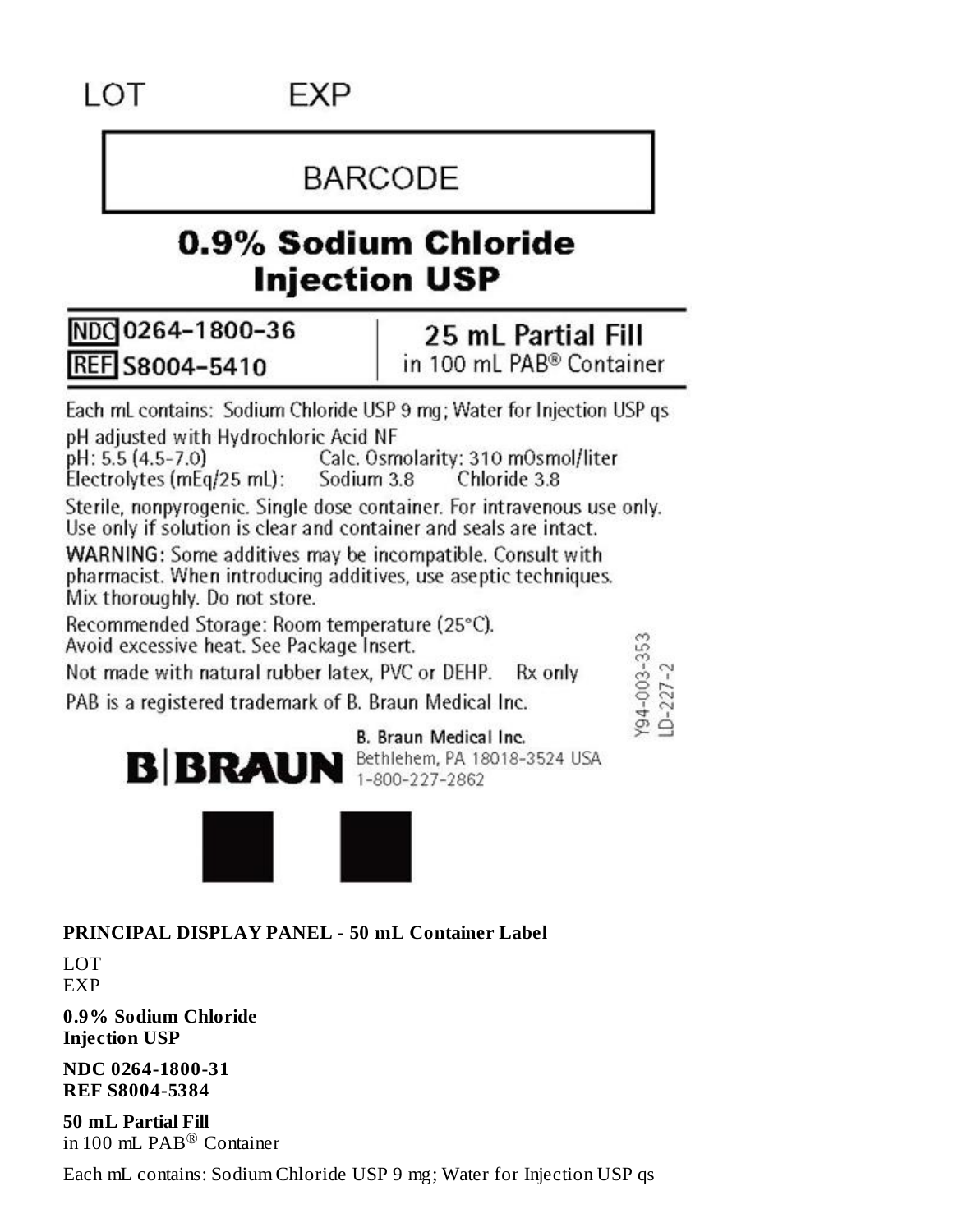pH adjusted with Hydrochloric Acid NF pH: 5.5 (4.5-7.0) Calc. Osmolarity: 310 mOsmol/liter Electrolytes (mEq/50 mL): Sodium 7.7 Chloride 7.7

Sterile, nonpyrogenic. Single dose container. For intravenous use only. Use only if solution is clear and container and seals are intact.

**WARNING:** Some additives may be incompatible. Consult with pharmacist. When introducing additives, use aseptic techniques. Mix thoroughly. Do not store.

Recommended Storage: Room temperature (25°C). Avoid excessive heat. See Package Insert.

Not made with natural rubber latex, PVC or DEHP.

Rx only

PAB is a registered trademark of B. Braun Medical Inc.

**B. Braun Medical Inc.** Bethlehem, PA 18018-3524 USA 1-800-227-2862

Y94-003-339 LD-226-A-2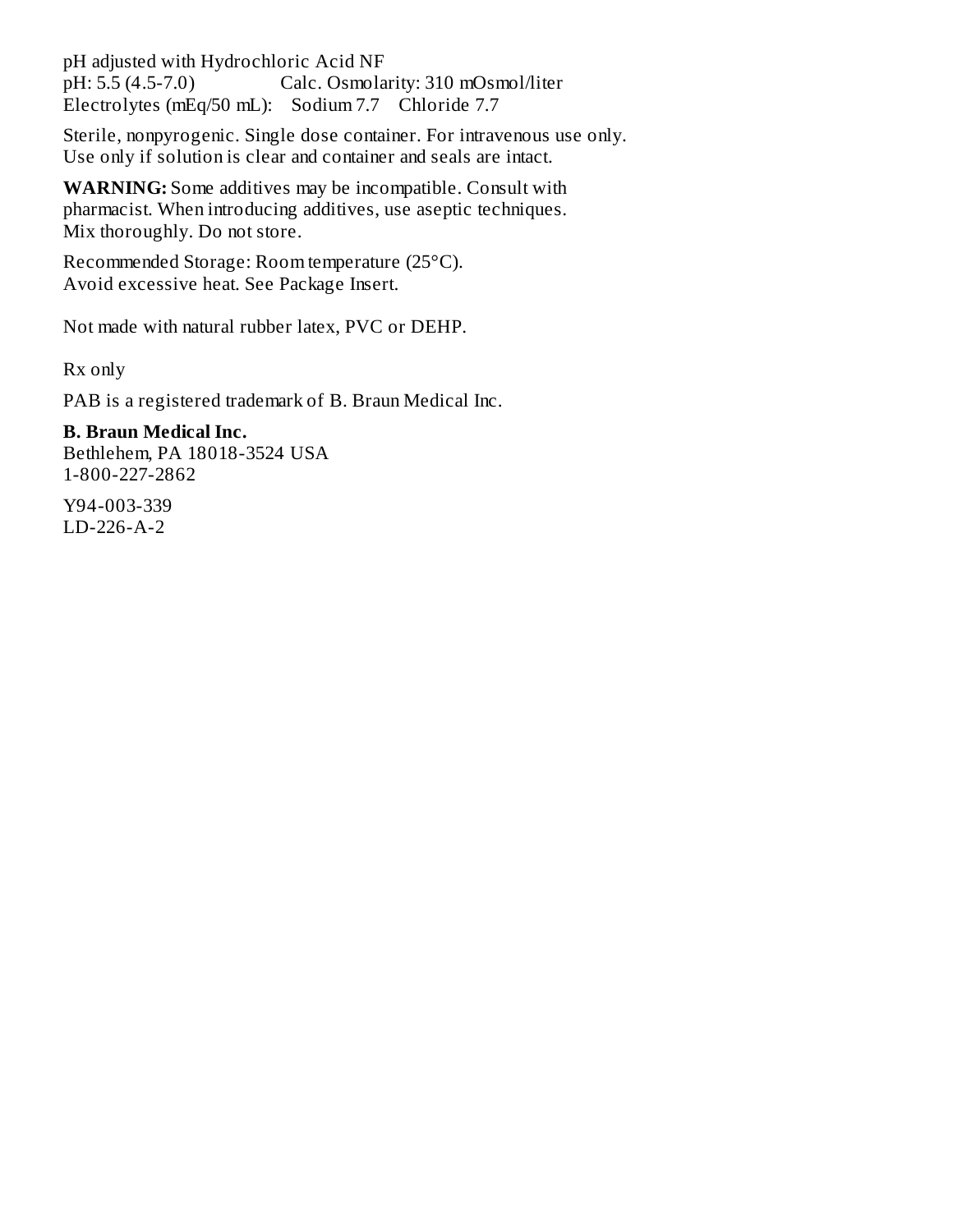## **EXP**

## **BARCODE**

## 0.9% Sodium Chloride **Injection USP**

NDC 0264-1800-31 **REF S8004-5384** 

50 mL Partial Fill in 100 mL PAB® Container

Each mL contains: Sodium Chloride USP 9 mg; Water for Injection USP gs pH adjusted with Hydrochloric Acid NF

pH: 5.5 (4.5-7.0) Calc. Osmolarity: 310 mOsmol/liter Electrolytes (mEg/50 mL): Sodium 7.7 Chloride 7.7

Sterile, nonpyrogenic. Single dose container. For intravenous use only. Use only if solution is clear and container and seals are intact.

WARNING: Some additives may be incompatible. Consult with pharmacist. When introducing additives, use aseptic techniques. Mix thoroughly. Do not store. Y94-003-339<br>LD-226-A-2

Recommended Storage: Room temperature (25°C).

Avoid excessive heat. See Package Insert.

Not made with natural rubber latex, PVC or DEHP. Rx only

PAB is a registered trademark of B. Braun Medical Inc.

25



B. Braun Medical Inc. Bethlehem, PA 18018-3524 USA



**PRINCIPAL DISPLAY PANEL - 100 mL Container Label**

LOT EXP

**0.9% Sodium Chloride Injection USP**

**NDC 0264-1800-32 REF S8004-5264**

**100 mL Partial Fill** in 150 mL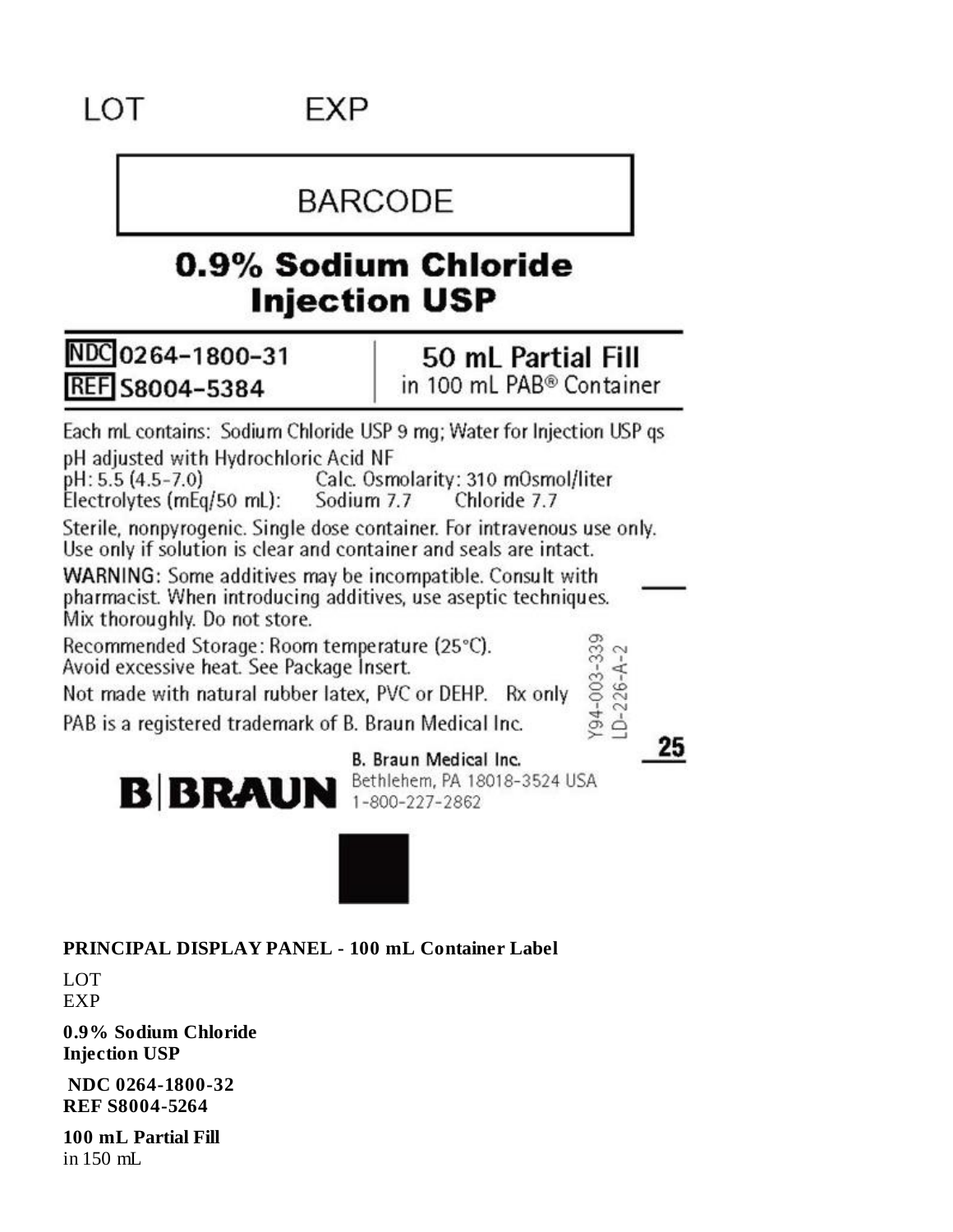PAB<sup>®</sup> Container

Each mL contains: Sodium Chloride USP 9 mg Water for Injection USP qs

pH adjusted with Hydrochloric Acid NF pH: 5.5 (4.5-7.0) Calc. Osmolarity: 310 mOsmol/liter

Electrolytes (mEq/100 mL): Sodium 15.4; Chloride 15.4

Sterile, nonpyrogenic. Single dose container. For intravenous use only. Use only if solution is clear and container and seals are intact.

**WARNING:** Some additives may be incompatible. Consult with pharmacist. When introducing additives, use aseptic techniques. Mix thoroughly. Do not store.

Recommended Storage: Room temperature (25°C). Avoid excessive heat. See Package Insert.

Not made with natural rubber latex, PVC or DEHP.

Rx only

PAB is a registered trademark of B. Braun Medical Inc.

#### **B. Braun Medical Inc.**

Bethlehem, PA 18018-3524 USA 1-800-227-2862

Y94-003-337 LD-225-A-2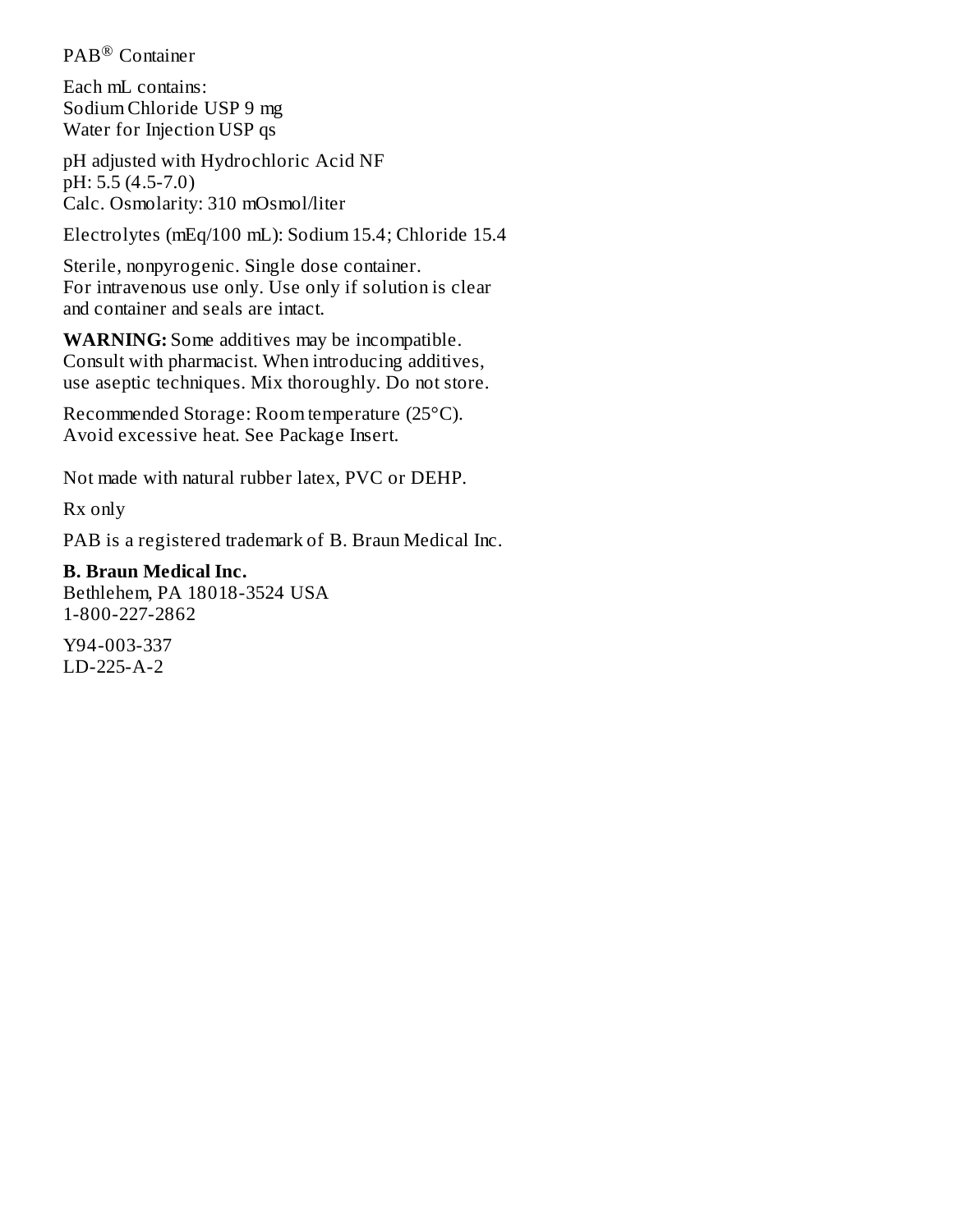LOT

### **EXP**

## **BARCODE**

# 0.9% Sodium Chloride **Injection USP**

NDC 0264-1800-32 REF S8004-5264

## 100 mL Partial Fill in 150 mL PAB<sup>®</sup> Container

| Each mL contains:<br>Sodium Chloride USP 9 mg<br>Water for Injection USP as                                                                                          |                                                                               |  |  |  |
|----------------------------------------------------------------------------------------------------------------------------------------------------------------------|-------------------------------------------------------------------------------|--|--|--|
| pH adjusted with Hydrochloric Acid NF<br>pH: 5.5 (4.5-7.0)<br>Calc. Osmolarity: 310 mOsmol/liter                                                                     |                                                                               |  |  |  |
| Electrolytes (mEq/100 mL): Sodium 15.4; Chloride 15.4                                                                                                                |                                                                               |  |  |  |
| Sterile, nonpyrogenic. Single dose container.<br>For intravenous use only. Use only if solution is clear<br>and container and seals are intact.                      |                                                                               |  |  |  |
| <b>WARNING:</b> Some additives may be incompatible.<br>Consult with pharmacist. When introducing additives,<br>use aseptic techniques. Mix thoroughly. Do not store. | 50                                                                            |  |  |  |
| Recommended Storage: Room temperature (25°C).<br>Avoid excessive heat. See Package Insert.                                                                           |                                                                               |  |  |  |
| Not made with natural rubber latex, PVC or DEHP. Rx only                                                                                                             |                                                                               |  |  |  |
| PAB is a registered trademark of B. Braun Medical Inc.                                                                                                               | Y94-003-337<br>LD-225-A-2                                                     |  |  |  |
| <b>B</b> BRAUN                                                                                                                                                       | 75<br>B. Braun Medical Inc.<br>Bethlehem, PA 18018-3524 USA<br>1-800-227-2862 |  |  |  |